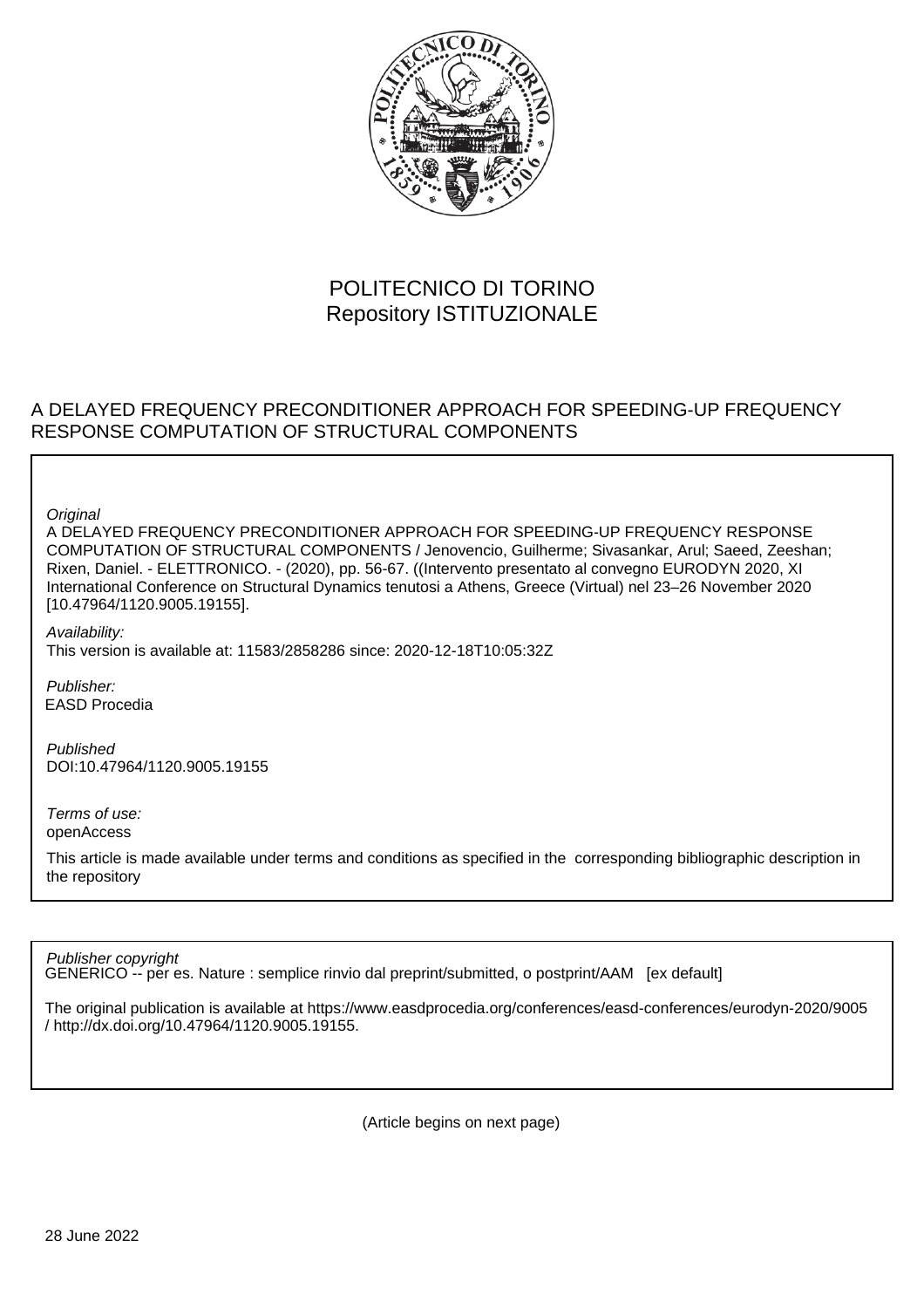**EASD** Procedia

EURODYN 2020 XI International Conference on Structural Dynamics M. Papadrakakis, M. Fragiadakis, C. Papadimitriou (eds.) Athens, Greece, 23–26 November 2020

## A DELAYED FREQUENCY PRECONDITIONER APPROACH FOR SPEEDING-UP FREQUENCY RESPONSE COMPUTATION OF STRUCTURAL COMPONENTS

Guilherme Jenovencio<sup>1</sup>, Arul Sivasankar<sup>2</sup>, Zeeshan Saeed<sup>3</sup>, and Daniel Rixen<sup>1</sup>

<sup>1</sup> Chair of Applied Mechanics Technical University of Munich Boltzmannstr. 15, 85785 Garching, Germany e-mail: {guilherme,rixen}@tum.de

<sup>2</sup> IT4Innovations National Supercomputing Center Technical University of Ostrava Studentska 6231, 708 33 Ostrava , Czech Republic ´ e-mail: sivasankar.arul@gmail.com

<sup>3</sup> Department of Mechanical and Aerospace Engineering Politecnico di Torino Corso Duca degli Abruzzi 24, 10129, Turin, Italy e-mail: zeeshan.saeed@polito.it

Keywords: Reusing preconditioners, Frequence response, Heuristic approach.

Abstract. *In this work, a delayed frequency preconditioner (DFP) is developed and applied in structural problems for speeding-up the frequency response computation. The challenge of computing the frequency response lies in the computation of the linear system that involves the excitation forces and also the dynamic stiffness which is frequency-dependent. For each frequency, the dynamic stiffness must be updated and a new factorization must be performed, which introduces a high computational cost on the solutions of the linear systems. Alternatively, iterative solver such as GMRES can be applied to avoid the cost of factorization, however they require good preconditioners that are traditionally also frequency-dependent. In the new approach, the dynamic stiffness operator is updated with the frequency whereas the preconditioner is kept constant for a range of frequencies serving as a low-cost preconditioner for the iterative solver. This technique saves computation time because a new factorization is avoided for each frequency point. On the other hand, the effectiveness of the delayed preconditioner is destroyed when the frequency of the dynamic operator is too far away from each other. Therefore, we propose a heuristic approach to update the preconditioner when it is underperforming. The algorithm is tested on structural problems and the results show that this approach can drastically reduce the number of iterations for the computation of the frequency response.*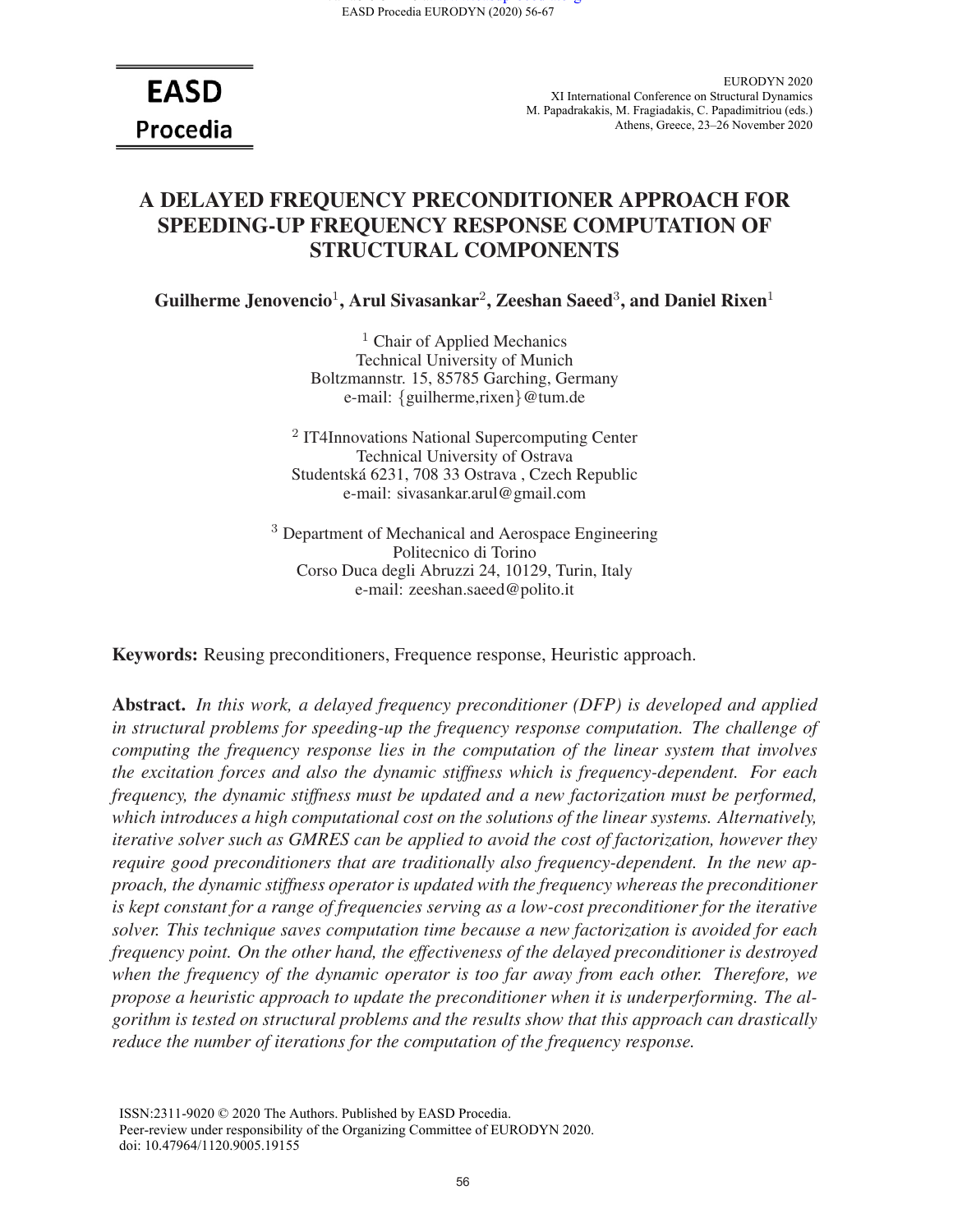## 1 INTRODUCTION

Frequency Response (FR) is commonly computed to find the steady-state response of structures under periodic load since they have significantly less computational cost compared to the time integration methods. FR computation is essential in several aspects of design, optimization and analysis [1–6] and in various fields ranging from large aircraft components [7] to microelectro-mechanical systems [8].

Structural components and assembly models, due to geometrical intricacies and complexity, require very fine three-dimensional discretization. The model order becomes so large that the frequency response computational cost becomes very high. The response is generally desired at more than one frequency, hence, adding extra folds to the computational burden. In such cases, one way of computing the FR is by modal superposition method which helps reduce the problem size depending on the number of mode shapes retained [9]. Another way is to use reduced order models (ROM) that condense static or dynamic information to a smaller number of degrees-of-freedom (DoF) [1]. Even for the ROM, the modal superposition method is preferred over direct solution techniques [10] that require factorization of the dynamic stiffness matrix. Since these methods are approximate, their accuracy highly depends on the selected range of frequency – usually the low frequency range. Specific methods for FR computation avoiding excessive computation burden, that are based on interpolatory model order reduction methods, are reviewed in [11]. In particular, it discusses how several Krylov sequence vectors of dynamics stiffness are computed and used as a reduction basis to find the harmonic response over the frequency range of interest. This approach is called "Moment Matching" or "Pade´ approximation".

It is well-known that direct solvers are not feasible for very large problems. Iterative solvers, for example, Conjugate Gradient or GMRES method [12], are then employed which use an initial guess of the solution and iterate until the error has been minimized [13]. Preconditioners are used for improving their performance. Preconditioners computed using LU factorization of the matrix are very effective but they are expensive [14]. Computing good preconditioners while reducing the cost of computation is an active area of research since the cost of computing preconditioners influences largely the overall cost of the iterative solver. In [15], a new preconditioner for solving the Helmholtz equation using iterative solver is discussed. Another preconditioner for the same equation is proposed in [16]. Moreover, efficient algorithms and implementation are necessary [17]. Perconditioning also can be done using parallel algorithms [18] when parallel computers are used. Numerous other studies propose new preconditioners for specific problems since there is no ideal preconditioner for every problem [19]. Nevertheless, some examples of popular preconditioners are Incomplete Cholesky, Incomplete LU, Successive over-relaxation (SOR), Symmetric SOR and Multigrid [20] which can be found in most of the computational libraries.

In this paper, a simple method for reusing preconditioners for the FR computation is proposed to reduce the computational cost. The concept of recycling preconditioners has been investigated for other problems. For instance, [21] proposes recycling preconditioners for topology optimization problems and analyses the advantages. Authors in [22, 23] investigate recycling preconditioners for the variational Monte Carlo problem. The simulation involves the solution of a series of Monte-Carlo steps. The preconditioner from one step is updated and mapped to another step. This updated preconditioner is then reused in the next step instead of computing a new preconditioner.

Since frequency response for a structural problem is generally computed for many frequen-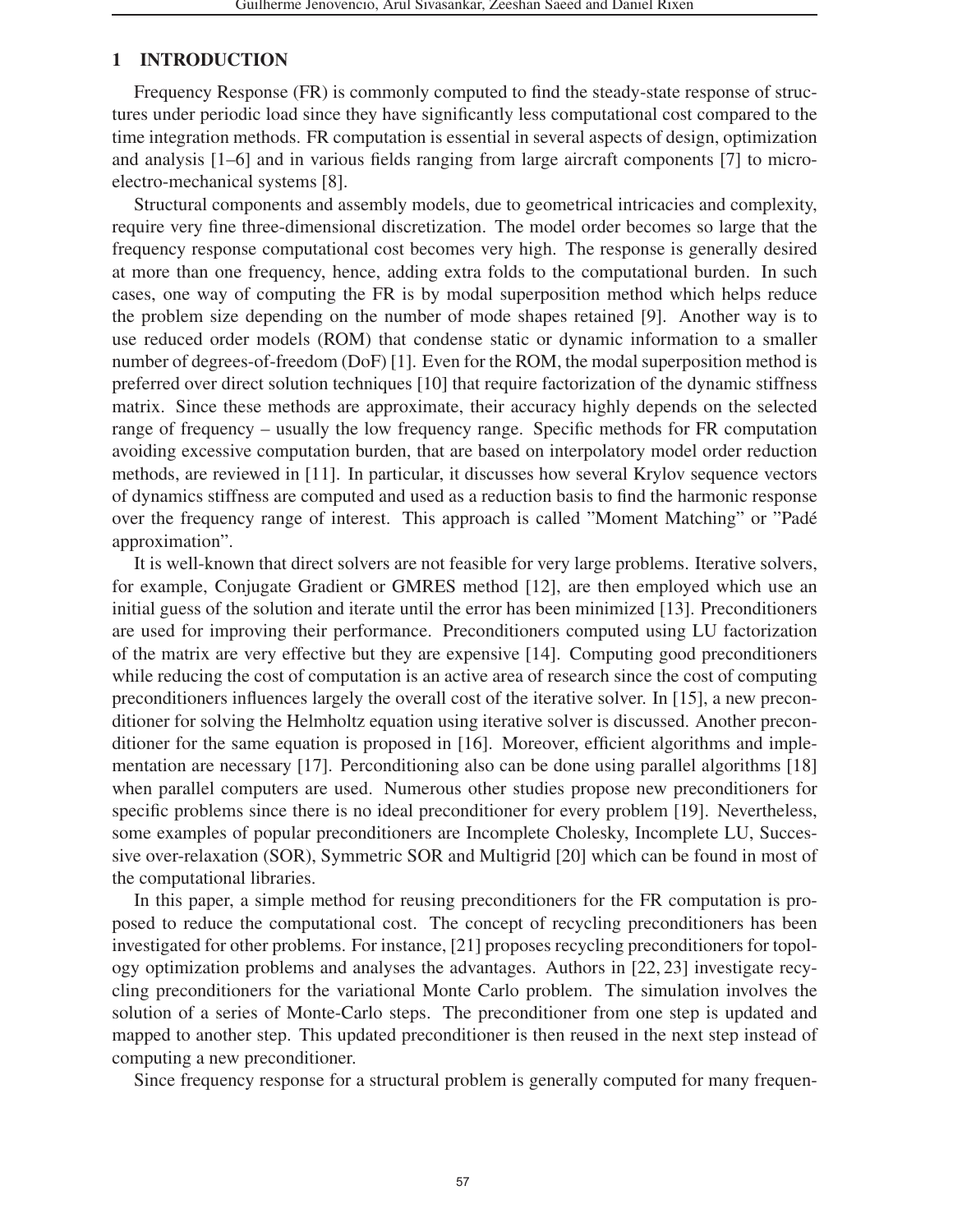cies, the preconditioner at one frequency is proposed to be reused for some frequencies until its recycling becomes costly for the iterative solver. The so-called Delayed Frequency Preconditioner (DFP) is explained in detail and demonstrated on a beam problem. The method is very simple to implement and saves a lot of preconditioner computations.

The next section presents the system of equations of a typical mechanical system. Section 3 and 4 discuss the iterative solvers and the proposed delayed frequency preconditioner, respectively. In Section 5, results in terms of computation of the DFP are discussed in detail.

#### 2 Equation of Motion of Structural Systems

A simplified structural problem can be represented by the differential equation of motion with mass M, stiffness K and a viscous damping<sup>1</sup> C matrix:

$$
\mathbf{M}\ddot{\mathbf{u}}(t) + \mathbf{C}\dot{\mathbf{u}}(t) + \mathbf{K}\mathbf{u}(t) = \mathbf{f}(t)
$$
 (1)

where  $u(t)$  is a time varying displacement vector due to action of linear force  $f(t)$ . The single dot and double dot over  $u(t)$  denote velocity and acceleration, respectively. Assuming a periodic force  $f(t) = \tilde{f}e^{i\omega t}$ , the equation can be transformed to frequency domain

$$
(-\omega^2 \mathbf{M} + i\omega \mathbf{C} + \mathbf{K})\tilde{\mathbf{u}}(\omega) = \tilde{\mathbf{f}}(\omega)
$$
 (2)

The expression in parentheses is called dynamic stiffness of the system to be denoted here by

$$
\mathbf{Z}(\omega) \triangleq -\omega^2 \mathbf{M} + i\omega \mathbf{C} + \mathbf{K}
$$
 (3)

and substituting back in Eq. (2) gives the familiar form of linear system of equations

$$
\mathbf{Z}(\omega)\tilde{\mathbf{u}}(\omega) = \tilde{\mathbf{f}}(\omega)
$$
 (4)

Note that Eq. (4) needs to be solved at every frequency  $\omega = \omega_i$  in a desired bandwidth  $[\omega_1, \omega_N]$ with  $N$  spectral points. Keeping in mind that the problem needs to be solved for  $N$  excitation frequencies in the frequency range of interest, the above quantities are denoted at  $i<sup>th</sup>$  step for the following discussion as:

$$
\tilde{\mathbf{u}}^{(j)} \triangleq \tilde{\mathbf{u}}(\omega_j), \quad \mathbf{Z}^{(j)} \triangleq \mathbf{Z}(\omega_j), \quad \tilde{\mathbf{f}}^{(j)} \triangleq \tilde{\mathbf{f}}(\omega_j)
$$
\n(5)

#### 3 Iterative Solution of the Linear System with Preconditioners

The linear system of Eq. (4) needs to be solved at each frequency point within the bandwidth. This can be computed by direct solvers which require factorization of the matrix, for example, LU factorization. It would be eminent immediately that such an operation would be extremely expensive given the size of typical discretized mechanical systems (on the order of  $10^6$  DoF) and that for all the spectral points. An alternate approach is to use the iterative solvers. Some of the solvers, based on Krylov Subspace, are Conjugate Gradient (CG), BiCG, MINRES, GMRES among many others. The iterative processes require good preconditioners for faster convergence. Some examples of preconditioners are Incomplete Cholesky, Incomplete LU, Successive over-relaxation (SOR), Symmetric SOR and Multigrid [20]. Eq. (4) can be written for the iterative formulation as:

$$
\mathbf{Z}^{(j)}(\tilde{\mathbf{u}}_k^{(j)} + \Delta \tilde{\mathbf{u}}) = \tilde{\mathbf{f}}^{(j)} \quad \text{with} \quad \Delta \tilde{\mathbf{u}} \triangleq \tilde{\mathbf{u}}_{k+1}^{(j)} - \tilde{\mathbf{u}}_k^{(j)}
$$
(6)

<sup>&</sup>lt;sup>1</sup>The choice of damping model is arbitrary. A linear damping (Rayleigh or proportional) model is used in this work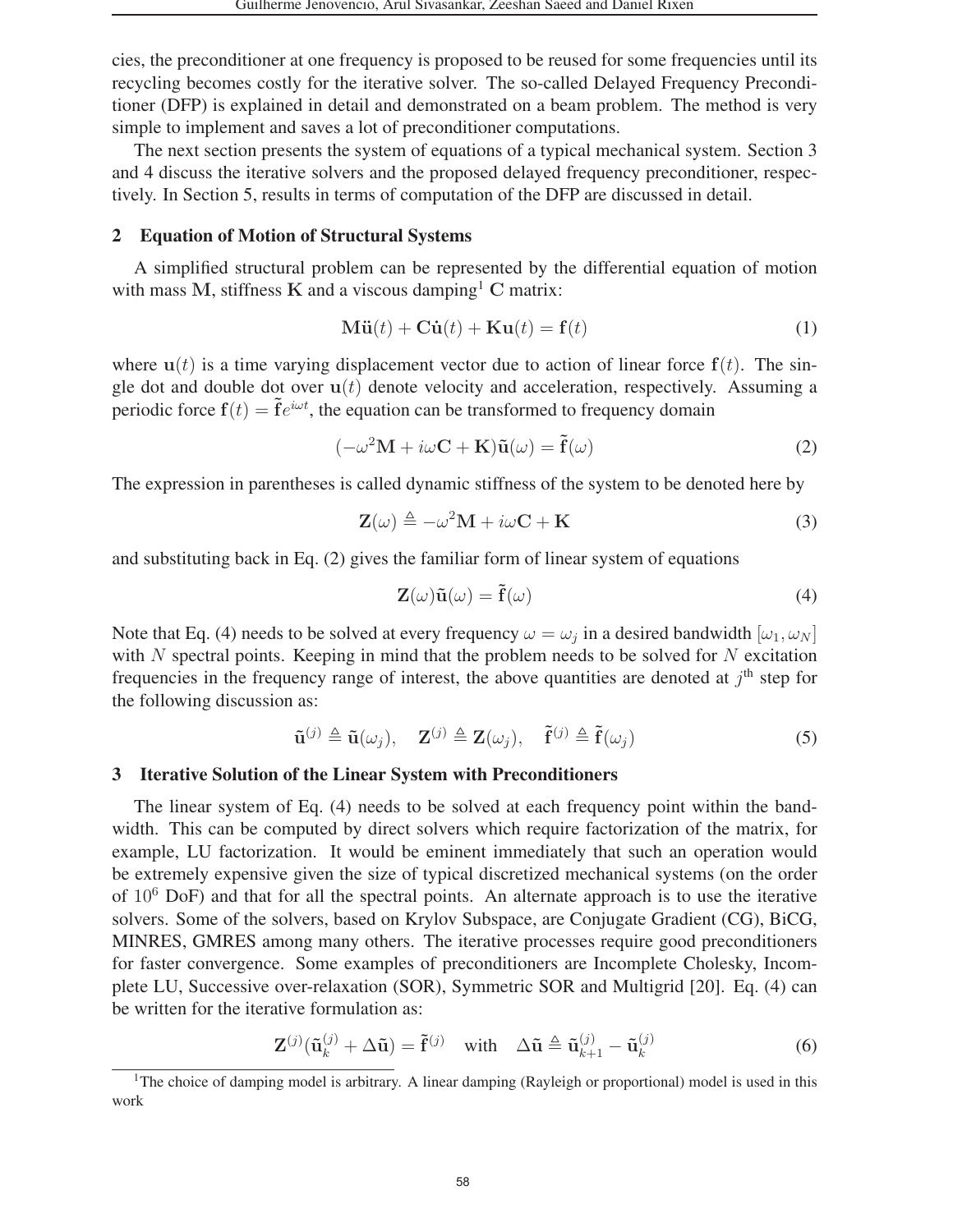where  $k = 0, 1, \ldots, N_k$  is the iteration index of the iterative solver. Rearranging the terms in Eq. (6)

$$
\mathbf{Z}^{(j)}\Delta\tilde{\mathbf{u}} = -\mathbf{Z}^{(j)}\tilde{\mathbf{u}}_k^{(j)} + \tilde{\mathbf{f}}^{(j)}
$$
(7)

and preconditioning the above equation with  $P^{(j)}$  at  $\omega_j$ :

$$
\mathbf{P}^{(j)}\Delta\tilde{\mathbf{u}} = -\mathbf{Z}^{(j)}\tilde{\mathbf{u}}_k^{(j)} + \tilde{\mathbf{f}}^{(j)}
$$

$$
\mathbf{P}^{(j)}(\tilde{\mathbf{u}}_{k+1}^{(j)} - \tilde{\mathbf{u}}_k^{(j)}) = -\mathbf{Z}^{(j)}\tilde{\mathbf{u}}_k^{(j)} + \tilde{\mathbf{f}}^{(j)}
$$

$$
\mathbf{P}^{(j)}\tilde{\mathbf{u}}_{k+1}^{(j)} = (\mathbf{P}^{(j)} - \mathbf{Z}^{(j)})\tilde{\mathbf{u}}_k^{(j)} + \tilde{\mathbf{f}}^{(j)}
$$
(8)

and muliplying both sides of the last of Eq. (8) with  $[P^{(j)}]^{-1}$  gives the equation used in the iterative solvers.

$$
\tilde{\mathbf{u}}_{k+1}^{(j)} = \left( \mathbf{I} - [\mathbf{P}^{(j)}]^{-1} \mathbf{Z}^{(j)} \right) \tilde{\mathbf{u}}_k^{(j)} + [\mathbf{P}^{(j)}]^{-1} \tilde{\mathbf{f}}^{(j)}
$$
(9)

Given an iterative solver, Eq. (9) requires that a preconditioner is computed at  $\omega_i$  for which the solver would take some iterations to converge. Then for all subsequent frequency steps  $\omega_{j+1}, \omega_{j+2}, \ldots, \omega_N$ , new preconditioners  $[\mathbf{P}^{(j+1)}]^{-1}, [\mathbf{P}^{(j+2)}]^{-1}, \ldots, [\mathbf{P}^{(N)}]^{-1}$  will have to be computed. Since this N times repeated preconditioner computation is a costly operation for frequency response calculation, we aim to reduce it by recycling the preconditioner. This will be presented in the next section.

#### 4 Delayed Frequency Preconditioner (DFP)

Generally, the dynamic stiffness  $\mathbf{Z}^{(j)}$  is a different matrix at every  $\omega_j$ , and therefore, requires a new preconditioner  $P^{(j)}$ . The difference lies in the eigenvalues  $\Lambda^{(j)}$  of  $Z^{(j)}$ . This is expounded by writing the eigen-decomposition of **Z** at two discrete frequency steps.

$$
\mathbf{Z}^{(j)} = \mathbf{\Phi} \mathbf{\Lambda}^{(j)} \mathbf{\Phi}^T
$$
  

$$
\mathbf{Z}^{(j+1)} = \mathbf{\Phi} \mathbf{\Lambda}^{(j+1)} \mathbf{\Phi}^T
$$
 (10)

where  $\Phi$  are eigenvectors of **Z** that remain unchanged at every  $\omega$ . The eigenvalue matrix  $\Lambda^{(j)}$ and  $\Lambda^{(j+1)}$  have different diagonal elements which can be interpreted as the modal participation factors of the invariant modes  $\Phi$ . In the limiting case when  $\delta \omega = \omega_{i+1} - \omega_i$  is small, the change in eigenvalues of  $\mathbf{Z}^{(j)}$  and  $\mathbf{Z}^{(j+1)}$  is small, i.e.

$$
\Lambda^{(j+1)} \approx \Lambda^{(j)} \quad \text{when} \quad \delta\omega \longrightarrow 0
$$
  

$$
\implies \mathbf{Z}^{(j+1)} \approx \mathbf{Z}^{(j)}
$$
 (11)

This property can be exploited to use  $P^{(j)}$  as  $P^{(j+1)} = P^{(j)}$  at  $\omega = \omega_{j+1}$ . The preconditioner  $[P^{(j)}]^{-1}$  is thus recycled at  $\omega_{j+1}, \omega_{j+2},...$  in the GMRES or CG iterative solver until a set criterion. If  $[P^{(j)}]^{-1}$  is a good preconditioner for the dynamic matrix  $\mathbf{Z}^{(j)}$ , it should make the expression  $[P^{(j)}]^{-1}\mathbf{Z}^{(j)}$  in Eq. (9) similar to an identity matrix. Using the same preconditioner in the successive linear system  $\mathbf{Z}^{(j+1)}$  (perturbed by small  $\delta\omega$  Eq. (3)),  $[\mathbf{P}^{(j)}]^{-1}$  is still good enough and so is the resulting Krylov basis (upon which the GMRES or CG solvers are based on). However, the effectiveness of the preconditioner  $[P^{(j)}]^{-1}$  decreases slightly. The solver may take more iterations to converge. By continuing recycling the preconditioner, the solver will take more and more iterations. In order to avoid excessively high iterations, a heuristic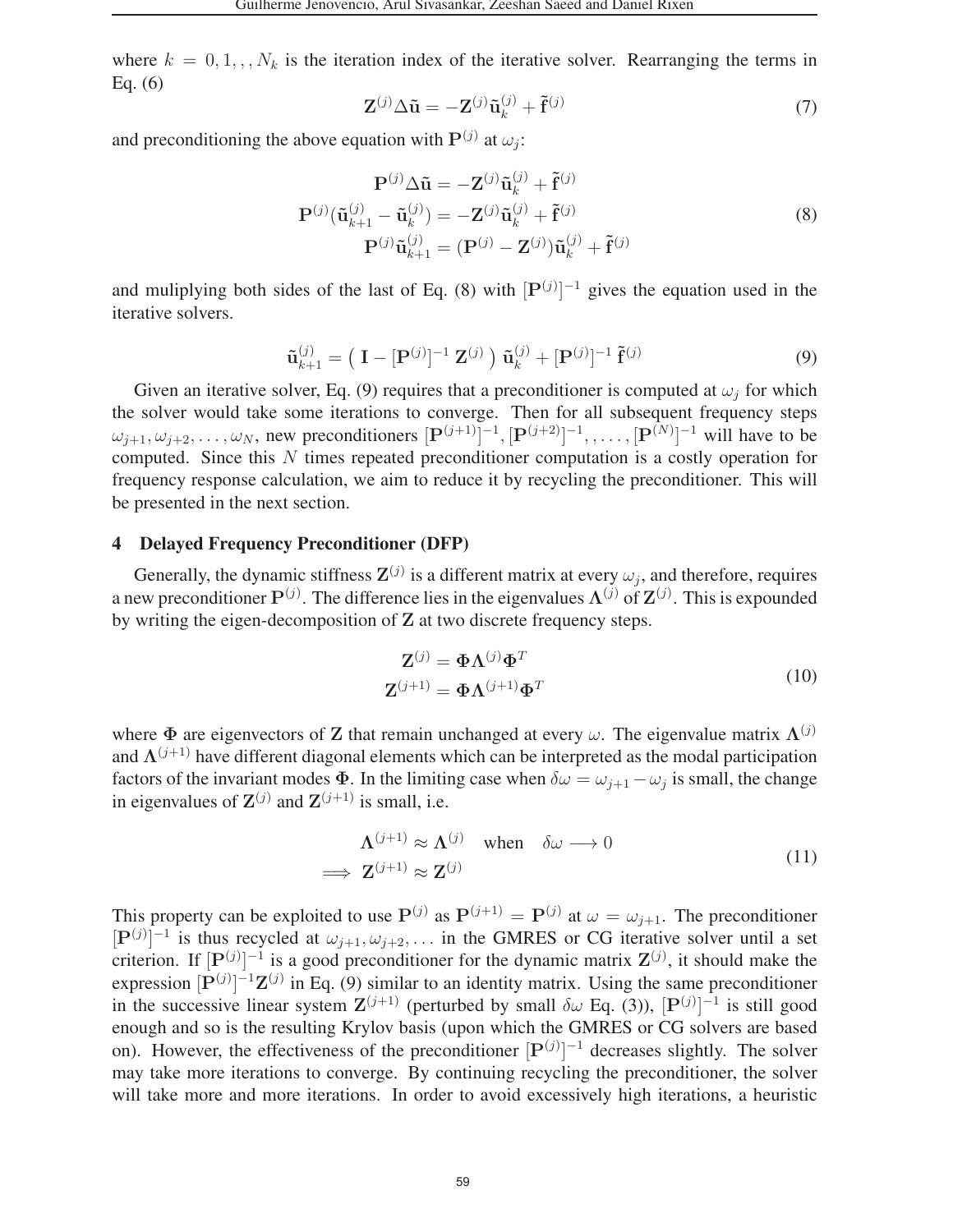approach can be implemented in the algorithm. For example, as soon as a fixed number of iterations  $N_k$  of the iterative solver has been reached, a new preconditioner will be computed and reused for the next linear systems' solutions. However, it should be noted that successive increase in the number of iterations may still be cheaper than computing a new preconditioner at every step. This should be considered when choosing the fixed number of iterations N*k*.

Assuming that a preconditioner was computed at frequency  $\omega_i$  to solve Eq. (9). The same preconditioner was used for some  $\tau$  number of frequencies. Thus, Eq. (9) can be expressed for the proposed delayed preconditioner in the following form:

$$
\tilde{\mathbf{u}}_{k+1}^{(j+\tau)} = \left( \mathbf{I} - [\mathbf{P}^{(j)}]^{-1} \mathbf{Z}^{(j+\tau)} \right) \tilde{\mathbf{u}}_k^{(j+\tau)} + [\mathbf{P}^{(j)}]^{-1} \tilde{\mathbf{f}}^{(j+\tau)} \tag{12}
$$

Comparing this equation with Eq.  $(9)$ , note the change in superscripts of  $\tilde{u}$ ,  $\tilde{f}$  and  $Z$  while it remains unchanged for the recycled preconditioner **P**(*j*) . With the recycled preconditoner, it may not be known a priori the total number of preconditioner computations  $N_\tau$  in the entire frequency band. However, the recycling is beneficial if  $N_\tau < N$  and it scales such that  $N_\tau <$ N when N is large in the same bandwidth (higher frequency resolution).

Since the preconditioner computation is delayed by τ in frequency, it is termed as *Delayed Frequency Preconditioner* or DFP. This reduces the computational burden significantly over the whole spectrum. An indicative algorithm of this method is also presented below:

|             | <b>Algorithm 1 Delayed Frequency Preconditioner</b>                                                        |                                                               |
|-------------|------------------------------------------------------------------------------------------------------------|---------------------------------------------------------------|
|             | 1: $\omega = \omega_1, \omega_2\omega_N$                                                                   | $\triangleright$ frequency points                             |
|             | 2: update = $True$                                                                                         | $\triangleright$ initialize with preconditioner at $\omega_1$ |
|             | 3: for $j = 1, 2, 3 to N$ do                                                                               |                                                               |
| 4:          | $Z^{(j)} = -\omega_i^2 M + i\omega_j C + K$                                                                | $\triangleright$ dynamic stiffness matrix                     |
| 5:          | <b>if</b> (update = $True$ ) then                                                                          |                                                               |
| 6:          | ${\bf P}$ = compute_preconditioner( $Z^{(j)}$ )                                                            | $\triangleright$ e.g. iLU preconditioner                      |
| 7:          | end if                                                                                                     |                                                               |
| 8:          | $\tilde{\mathbf{u}}, k = \text{iterative\_solver}(\mathbf{Z}^{(j)}, \tilde{\mathbf{f}}^{(j)}, \mathbf{P})$ | $\triangleright$ Output: solution and number of iterations k  |
| 9:          | <b>if</b> $(k \geq N_k)$ then                                                                              |                                                               |
| 10:         | update = $True$                                                                                            |                                                               |
| 11:         | else                                                                                                       |                                                               |
| 12:         | $update = False$                                                                                           |                                                               |
| 13:         | end if                                                                                                     |                                                               |
| 14: end for |                                                                                                            |                                                               |

It should be evident that the DFP is only a recycled preconditioner which can be obtained by any common methods. In this paper, the choice of the preconditioner is restricted to Incomplete and Complete LU. If the system matrix is symmetric and positive definite, the LU can be replaced by Cholesky factorization.

## 5 Application of the Method

The proposed DFP is tested on a simple beam with a small number of DoF in order to test various parameters. A simple cantilevered steel beam of Fig. 1 is subject to a dynamic load at its free end. It has been discretized into 200 elements. The choice of number of elements arises from the fact that, generally, the reduced order models have a similar model order in many design and optimization studies to conduct parametric studies.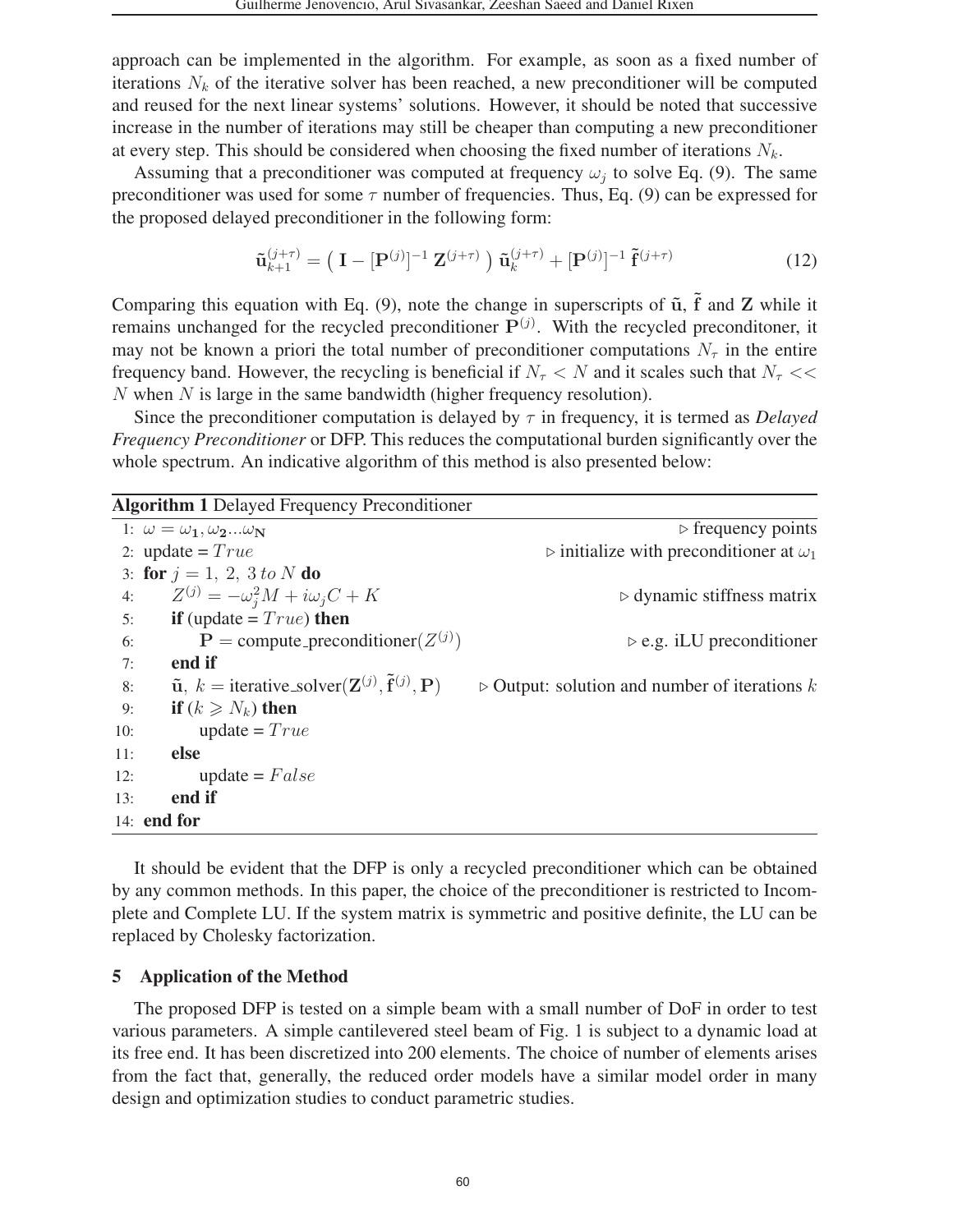

Figure 1: The cantilevered beam with force applied on its unconstrained edge. The beam mechanical properties are also given on the right.



Figure 2: The forced response of the beam at the blue marked DoF in Fig. 1.

A displacement response function of the beam is shown in Fig. 2. The corresponding displacement DoF is shown in Fig. 1 with the blue marker. The frequency band is 0-800 Hz with 150 data points.

The accuracy of an iterative solver is determined by the tolerance limit. In the following analyses, the same tolerance limit is used for frequency response (FR) when a new preconditioner is computed at every frequency and when a delayed preconditioner is used. Therefore, the accuracy of the results from the solver remains the same for both the methods. Due to this reason, the comparison amongst different solvers with preconditioners and the proposed DFP is not deemed necessary. Instead, the results will be discussed only from the perspective of computational performance. The iterative solver chosen for the study is GMRES (in the *scipy* sparse linear algebra library of Python) with two preconditioners i.e. complete and incomplete LU. The two will be used as the DFP.

In Fig. 3, the number of iterations by the GMRES solver is plotted with an incomplete LU preconditioner. It can be seen that it takes mostly 4 or 5 or more iterations for the solver to converge at different frequencies. Since no DFP has been used, a new preconditioner was computed at each step. The small jumps in the number of iterations correspond to the resonance frequencies where the dynamic stiffness is ill-conditioned due to the dominance of the modes.

The DFP algorithm is implemented with the two preconditioners (complete LU and incomplete LU denoted simply by LU and iLU, respectively) in Fig. 4 which has the same axes as Fig. 3. Comparing the two figures, with only iLU preconditioner, the number of iterations is the same at the first frequency. The iterations start to increase gradually (Fig. 4) as the precon-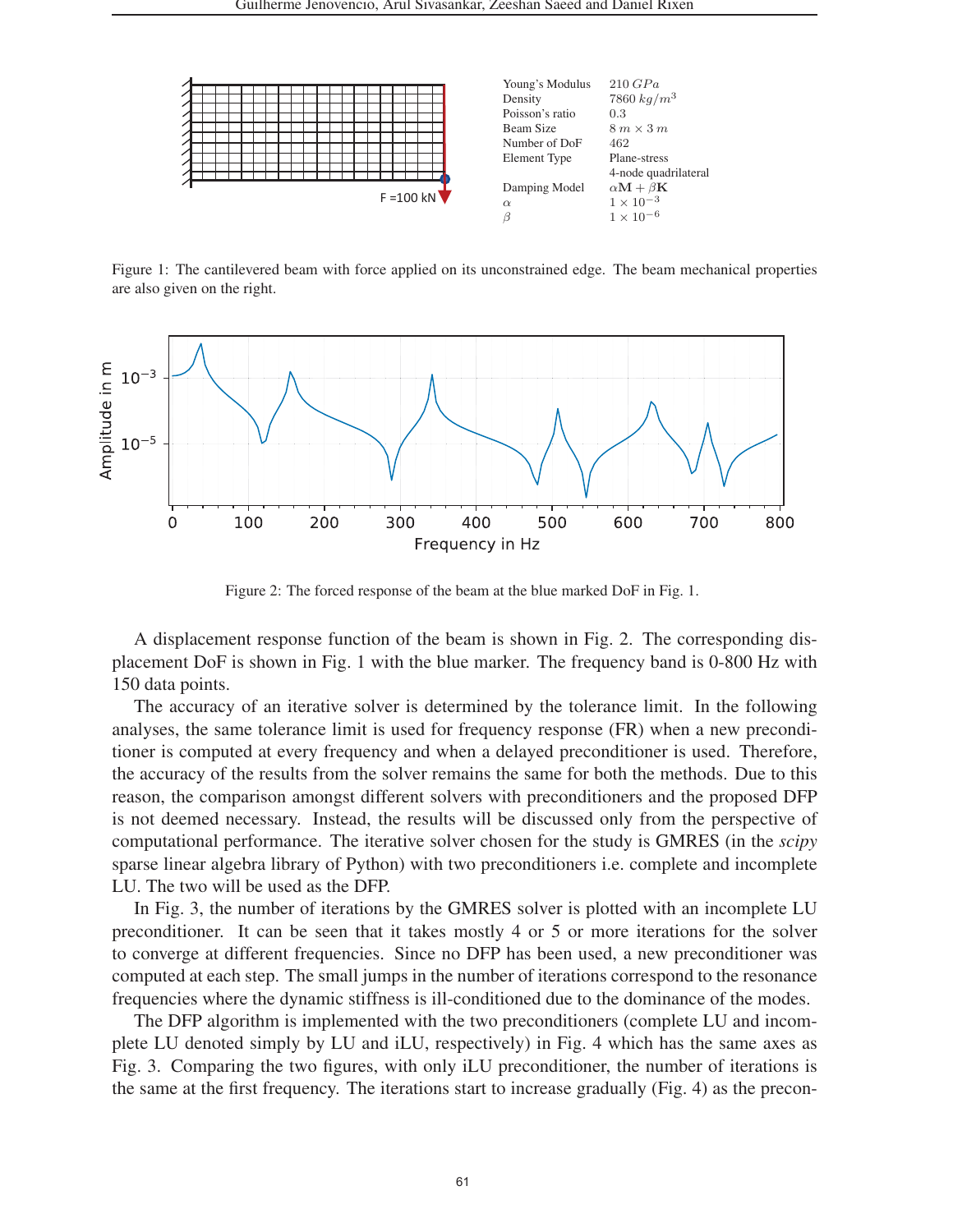

Figure 3: Number of GMRES iterations to convergence when using incomplete LU preconditioners. A new preconditioner is computed at each frequency.

ditioner at the first frequency is being reused until 135 Hz. This is where a new factorization was performed for a new preconditioner indicated by the encircled markers. The criterion for this was set to be 10 iterations  $N_k = 10$ . As soon as the limit is crossed, a new factorization is performed. The algorithm then continues with the new preconditioner for the next frequencies. Throughout the frequency band, only 17 factorizations were performed with iLU. Again near the resonances, the number of iterations becomes higher and the preconditioner is no longer valid for further frequency points. The complete LU preconditioner is also included in this figure. An LU factorization will be very expensive for a large system, however, in this case, only a few such factorizations are required. This can be afforded and analyzed for the given problem. At the outset of a new factorization, the solver converges in only one iteration since the solution process is direct. But it requires a few iterations as the preconditioner is recycled at the next frequencies. The number of LU factorizations are only 11 compared to 17 for iLU. It should be noted that the computational cost of iLU factorization is cheaper depending on the number of matrix entries that are dropped.



Figure 4: Number of GMRES iterations to convergence when using delayed frequency preconditioners (DFP) algorithm. The delayed preconditioners are incomplete  $\mathbf{P}_{iLU}^D$  and complete  $\mathbf{P}_{LU}^D$ .

The new factorizations with the DFP are correlated with the condition number of the expression  $[P]^{-1}\mathbf{Z}^{(j)}$  which is plotted in Fig. 5 for different **P**. If  $P = P_I$  is an identity matrix, the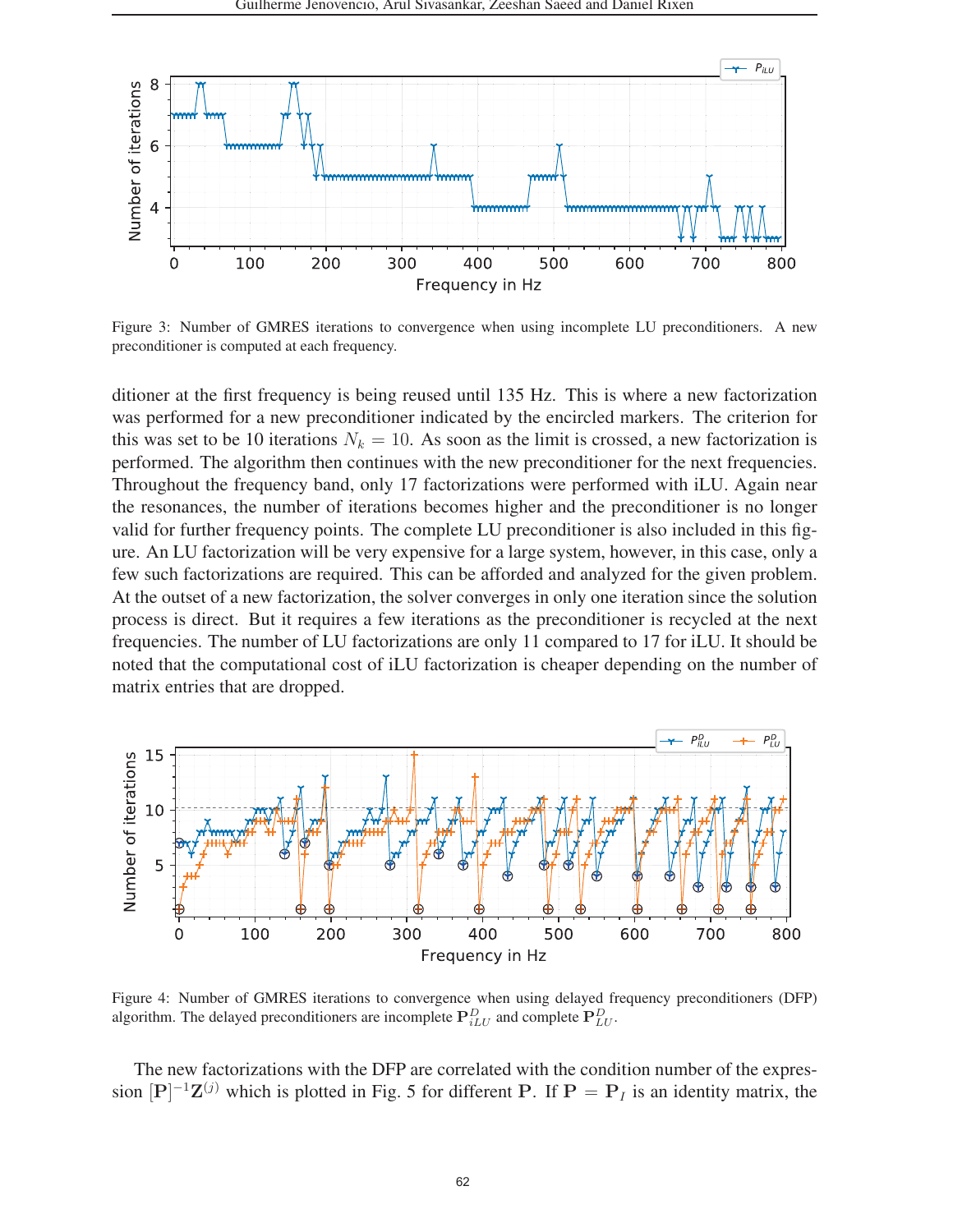

Figure 5: Comparison of condition number with no preconditioner  $P<sub>I</sub>$  –an identity matrix, a simple iLU preconditioner  $P_{iLU}$  and the DFP iLU preconditioners  $P_{iLU}^D$ .



Figure 6: Number of iteration for convergence with BiCGSTAB iterative solver and using delayed preconditioners  $\overline{\phantom{a}}$  = incomplete iLU  $\mathbf{P}_{iLU}^D$  and complete LU  $\mathbf{P}_{LU}^D$ .

condition number corresponds exactly to that of the dynamic stiffness **Z** which becomes high near the resonances. In its vicinity, the eigenvalues of  $\mathbf{Z}^{(j)}$  change rapidly with  $\omega_j$ . By using the conventional preconditioning technique discussed with iLU preconditioner, the condition number decreases but the behaviour remains the same. It requires more iterations for the solver to converge in the regions where the condition number is high, as was shown in Fig. 3. With the DFP algorithm, the condition number (Fig. 5) behaviour is quite different. It gradually increases and requires more iterations successively (Fig. 3). The change in eigenvalues<sup>2</sup> of  $\mathbf{Z}^{(j)}$ renders the reused preconditioner inappropriate. Therefore, a new factorization is performed shown with an encircled marker in Fig. 5.

The method is tested for the same problem with a Bi-Conjugate Gradient Stabilized (BiCG STAB) iterative solver and the same two preconditioners for the DFP method. The number of iterations is shown in Fig. 6. The behaviour is similar to the GMRES solver, however, it

<sup>2</sup>The change in eigenvalues is inferred from the fact that the condition number is the ratio of the largest and smallest singular values of a matrix.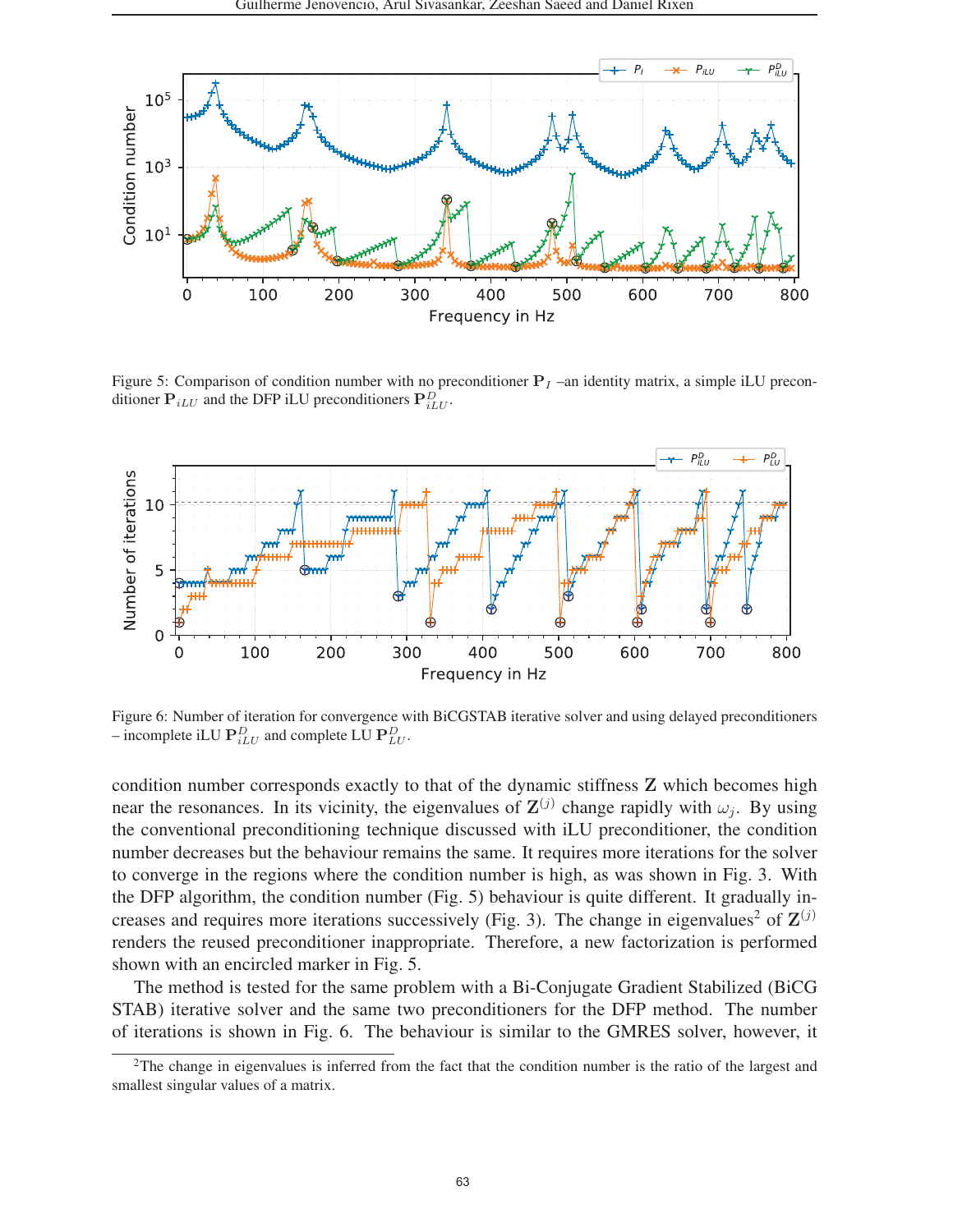|                       |                           |                                    | <b>DFP</b> |      |  |
|-----------------------|---------------------------|------------------------------------|------------|------|--|
|                       |                           | ${\bf P}_{iLU}$ ${\bf P}_{iIII}^D$ |            |      |  |
|                       | Number of frequencies     | 150                                | 150        | 150  |  |
| <b>GMRES</b>          | Number of Iterations      | 732                                | 1219       | 1140 |  |
|                       | Number of preconditioners | 150                                |            |      |  |
| BiCGSTAB <sup>1</sup> | Number of Iterations      | 423                                | 1024       | 1005 |  |
|                       | Number of preconditioners | 150                                |            |      |  |

Table 1: Performance Comparison of GMRES and BiCGSTAB with and without Delayed Frequency Preconditioner

|  | Iteration limit $N_k$                                                             |                                               |  |  | 5 10 15 20 25 30 40                          | $50\quad 60$ |  |
|--|-----------------------------------------------------------------------------------|-----------------------------------------------|--|--|----------------------------------------------|--------------|--|
|  | $P_{iLI}$ Total Iterations                                                        |                                               |  |  | 2424 2424 2424 2424 2424 2424 2424 2424 2424 |              |  |
|  | <b>Total Iterations</b>                                                           | 2424 2419 2430 2580 2749 2981 3249 3375 3661  |  |  |                                              |              |  |
|  | $P_{iLU}^D$ Total Iterations<br>Number of preconditioners 150 147 80 15 4 3 2 2 1 |                                               |  |  |                                              |              |  |
|  | Percentage reduction in<br>computation time                                       | $-0.4$ 1.5 22.5 41.1 41.8 39.2 37.8 33.7 28.5 |  |  |                                              |              |  |

Table 2: Effect of different iteration limits  $N_k$  on the performance of the DFP method. The test was done on the beam problem of Fig. 1with 8122 DoF.

requires a lower number of refactorizations. This is possibly because of the inherent difference of the objective function minimization in the solvers. The comparison of the DFP performance is tabulated in Table 1 for the two solvers. The significant observation is a great reduction in the number of preconditioners from 150 without DFP to 17 and 8 with DFP for GMRES and BiCGSTAB solvers, respectively. It should be noted that BiCGSTAB has also a lesser number of iterations to convergence along with lower refactorizations.

In the following, the computational performance of the method is analyzed. The ratio of the computational cost of computing the LU and iLU preconditioners to the cost of one iteration of the solver increases with an increase in the size of matrices. Since the beam problem considered so far has a small number of DoFs, this ratio is small. Hence, the time saved is not significant. In order to show an appreciable reduction in computation time, a similar problem with 8122 DoFs was used. The time for computing FRF with BiCGSTAB solver using iLU preconditioner with and without the delayed preconditioner was measured for various iteration limits N*<sup>k</sup>* in Table 2 along with the other parameters. When the iteration limit is small, for example,  $N_k = 5$ , a new preconditioner is computed at all the frequencies. So, the performance of the DFP method is the same as without the DFP. As the iteration limit was increased, the number of preconditioner computations were reduced and there was an improvement in the performance of the method. It can be seen that for  $N_k = 25$ , the preconditioner was computed only 4 times and there was a 41.8% reduction in the computation time when the DFP algorithm is used. As the iteration limit was further increased, the performance no longer increases. This is due to the fact that the iterative solver then took more total iterations and time to converge, thereby overpowering the time saved by reducing the number of preconditioner computations. As it be seen at  $N_k = 60$ that only one preconditioner needed to be computed but it is not quite effective anymore. From the above observations, it can be concluded that the computational time shows an optimum-like behaviour as the iteration limit is changed.

So far, various results were shown for 150 frequency data points in the entire band of frequency. At this point, the scalability for variation in the data points or resolution is discussed.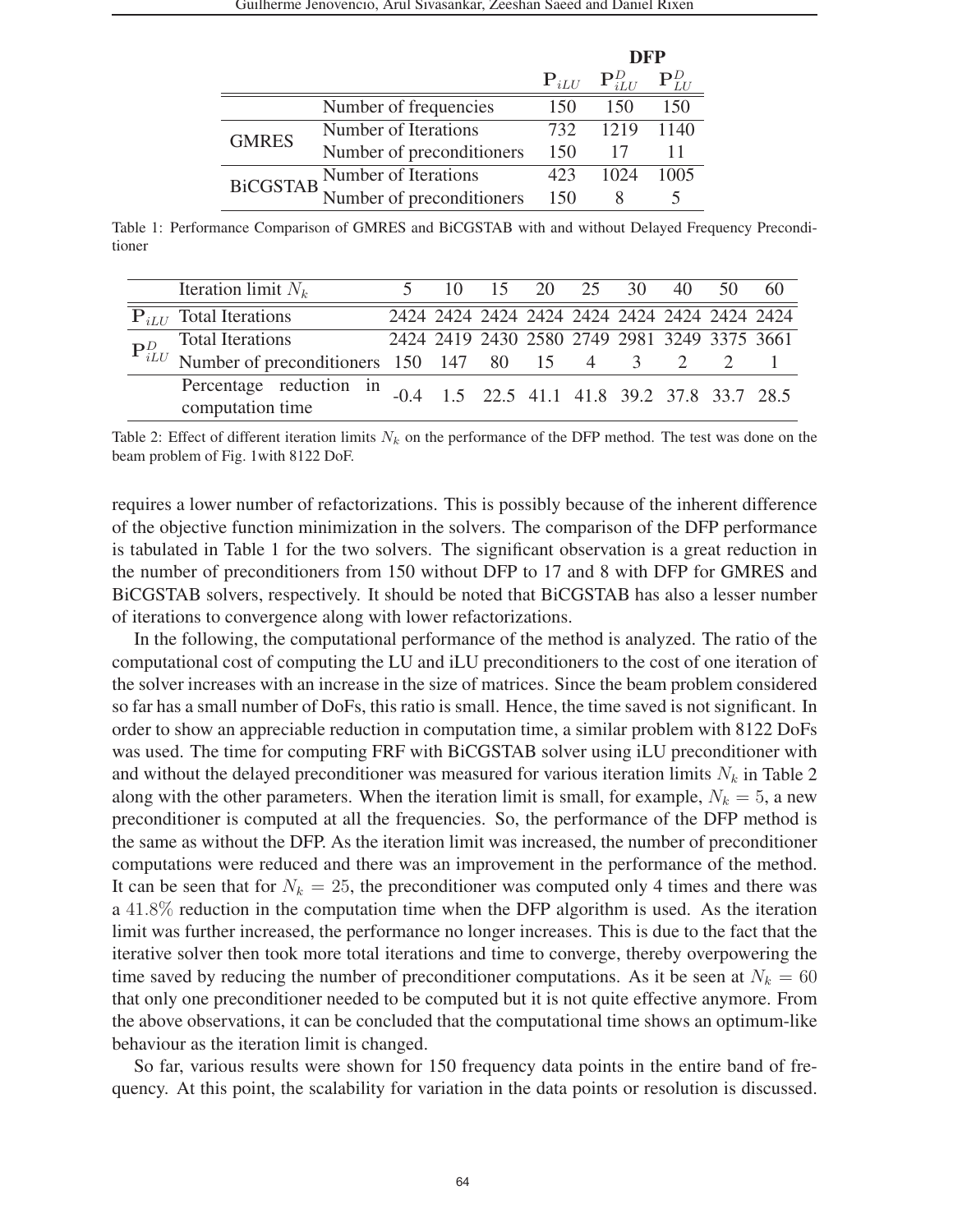Table 3 lists the number of preconditioner computations as the number of frequency data points is increased. It is clearly seen that a remarkably smaller number of refactorizations are needed in comparison to the number of data points. In the absence of the DFP, many refactorizations would be needed which is quite expensive. In the limiting case, when the frequency resolution is very coarse, the DFP algorithm will behave as without a delayed preconditioner.

| Number of frequencies                          |  |  |  | 10 50 100 150 250 400 1000 2000 |
|------------------------------------------------|--|--|--|---------------------------------|
| Number of P Computations 4 8 11 11 11 13 14 14 |  |  |  |                                 |

Table 3: Scalability of the DFP: Effect of increasing the number of frequencies in the given range (making  $\delta\omega$ smaller) on number of refactorizations for the preconditioners is listed. A complete LU factorization was used and recycled for the data.

## 6 Conclusions and Future Work

A method for reusing information about preconditioners during frequency response computation was proposed. This method is tested on a beam problem. Two iterative solvers, GMRES and BiCG, were used for this study. The performance of the method was studied for two preconditioners, LU and iLU. The method helps to reduce the number of preconditioner computations significantly, thereby reducing the overall computation cost. The computational performance of the method depends on the iteration limit  $N_k$  and shows that an optimum value of  $N_k$  may be needed for maximum computational savings. If this limit is low, in the worst-case scenario, factorization has to be done at every other frequency. If the limit is too high, very few preconditioners are computed but it would take more iterations to converge and hence would require more time. Further, it was shown that the method is more effective when the gap between the frequency points becomes smaller.

The method can also be extended to other problems and improvements can be suggested as follows:

- Only linear problems have been considered in this paper. Nonlinearity might arise through material properties or friction contact. This method could be extended to such non-linear problems.
- In this study, only single domain geometries are considered. For very large problems, domain-decomposition method needs to be used. For such cases, the same method can be extended to reuse information from each subdomain.
- The performance of the method can be tested for other linear solvers and preconditioners.

## Acknowledgment

This work is a part of the project EXPERTISE that received funding from the European Union's Horizon 2020 research and innovation program under the Marie Sklodowska-Curie grant agreement No 721865.

## REFERENCES

[1] D. De Klerk, D. J. Rixen, and S. N. Voormeeren. General framework for dynamic substructuring: History, review, and classification of techniques. *AIAA Journal*, 46(5):1169–1181, may 2008.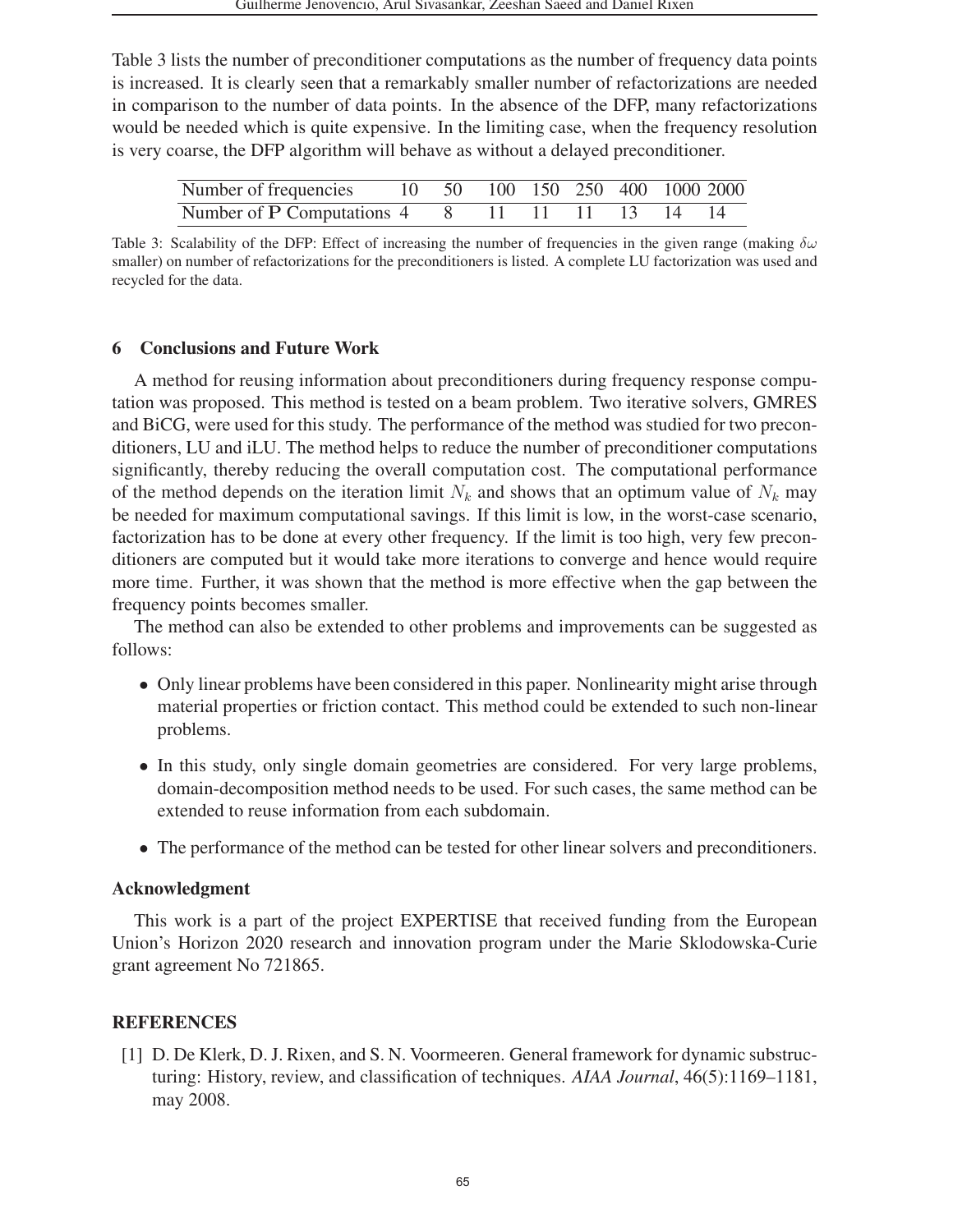- [2] Z. D. Ma, N. Kikuchi, and I. Hagiwara. Structural topology and shape optimization for a frequency response problem. *Computational Mechanics*, 13(3):157–174, 1993.
- [3] E. Barkanov and J. Gassan. Frequency response analysis of laminated composite beams. *Mechanics of Composite Materials*, 30(5):484–492, 1995.
- [4] Loïc Salles, Laurent Blanc, Fabrice Thouverez, A. Gouskov, and Pierrick Jean. Dynamic analysis of a bladed disk with friction and fretting-wear in blade attachments. volume 6, 01 2009.
- [5] Z. Saeed, G. Jenovencio, S. Arul, J. Blahoš, A. Sudhakar, L. Pesaresi, J. Yuan, F. El Haddad, H. Hetzler, and L. Salles. A Test-Case on Continuation Methods for Bladed-Disk Vibration with Contact and Friction. In *Conference Proceedings of the Society for Experimental Mechanics Series*, pages 209–212. Springer New York LLC, 2020.
- [6] Guilherme Jenovencio and Daniel J Rixen. A dual formulation of cyclic symmetry: Application in free vibration analysis. In *7th International Conference on Computational Methods in Structural Dynamics and Earthquake Engineering (COMPDYN 2019), Crete, Greece*, 2019.
- [7] A I Sayma, M Vahdati, S J Lee, and M Imregun. Forced response analysis of a shaftdriven lift fan. *Proceedings of the Institution of Mechanical Engineers, Part C: Journal of Mechanical Engineering Science*, 217(10):1125–1137, 2003.
- [8] Alan H Epstein. Millimeter-scale, mems gas turbine engines. In *ASME Turbo Expo 2003, collocated with the 2003 International Joint Power Generation Conference*, pages 669– 696. American Society of Mechanical Engineers Digital Collection, 2003.
- [9] Weiwei Xiao, Li Li, and Sheng Lei. Accurate modal superposition method for harmonic frequency response sensitivity of non-classically damped systems with lowerhigher-modal truncation. *Mechanical Systems and Signal Processing*, 85:204–217, feb 2017.
- [10] Z Saeed, C M Firrone, and T M Berruti. Substructuring for contact parameters identification in bladed-disks. *Journal of Physics: Conference Series*, 1264:012037, jul 2019.
- [11] U. Hetmaniuk, R. Tezaur, and C. Farhat. Review and assessment of interpolatory model order reduction methods for frequency response structural dynamics and acoustics problems. *International Journal for Numerical Methods in Engineering*, 90(13):1636–1662, 2012.
- [12] Youcef Saad and Martin H. Schultz. GMRES: A Generalized Minimal Residual Algorithm for Solving Nonsymmetric Linear Systems. *SIAM Journal on Scientific and Statistical Computing*, 7(3):856–869, jul 1986.
- [13] Yousef Saad and Henk A. van der Vorst. Iterative solution of linear systems in the 20th century. *Journal of Computational and Applied Mathematics*, 123(1):1 – 33, 2000. Numerical Analysis 2000. Vol. III: Linear Algebra.
- [14] Alan George and Esmond Ng. On the Complexity of Sparse QR and LU Factorization of Finite-Element Matrices. *SIAM Journal on Scientific and Statistical Computing*, 9(5):849– 861, sep 1988.